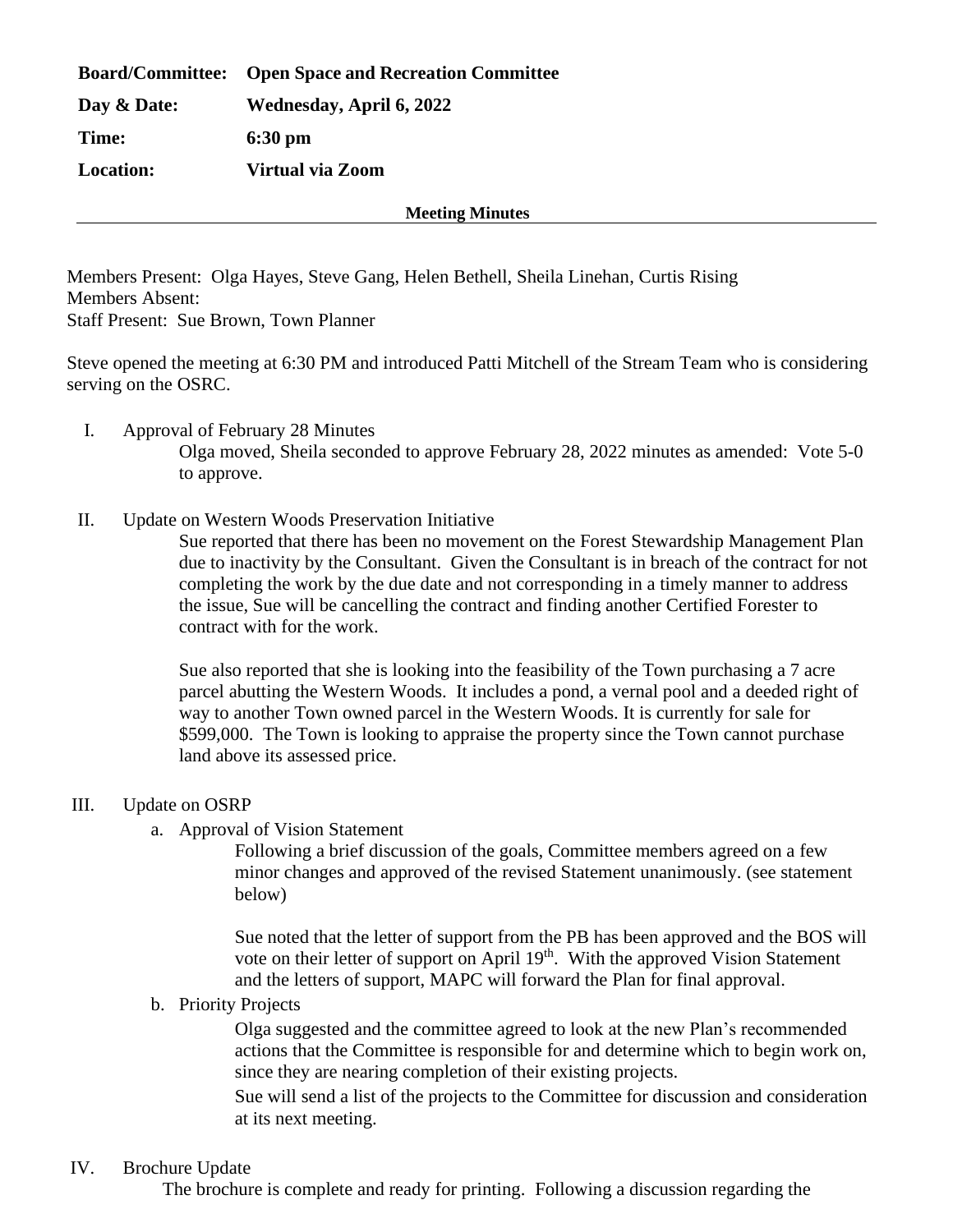number of copies, how to distribute and funds available, the Committee agreed to print 3,000 copies of the town-wide trail map and 1000 copies of the Powder House Hill trail map. Distribution ideas include: with Annual Report; at Town Hall, Library and the Historical Museum; by the Boy Scouts property trail; in hiking kits that the Library is planning.

V. Update on Pine Street/Newport Park parking

Olga reported that she is not aware of any further progress on negotiating access with Manchester Housing Authority. She will continue to press for resolution.

VI. Update on Water Resource Protection Task Force

Steve reported that the tour of the Lincoln Street Well and the Water Treatment Facility was very informative and the facility very impressive.

A walk around Gravelly and Round Pond will be planned.

Next step is assessing the 1990 Water Protection Plan to identify what recommendations have and have not been implemented and determine what still should be done. Sue Croft, Scott Horsley, Ann Harrison and Steve are working on this.

The Committee discussed Chebacco Road and the possibility that it could be paved. Helen requested the Town advocate for not paving it, noting that in her opinion it would increase traffic which would be a detriment to Gravelly Pond. Steve noted that to pave it where it currently exists would require any number of state and federal permits given its proximity to the municipalities water supply.

VII. Other business, as may not have been reasonably anticipated

The Committee discussed briefly the Pine Street field project, noting that it was for a small multi-purpose field and associated parking. Curtis noted that the Town lacks a track facility and hopes it will continue to try to find a location for one. The LCD was suggested as a possible location if it would be compatible with other development there.

The Committee also discussed improving the signage at Powder House Hill and seeking CPC funding.

The Committee thanked Patti for attending and expressed their support for her joining.

VIII. Schedule next meeting

The next meeting is scheduled for May  $16<sup>th</sup>$  at 5:00 PM

The meeting was adjourned at 7:28 PM.

Meeting Minutes approved at 5/16/2022 OSRC meeting.

## **Open Space and Recreation Plan Vision Statement**

*The residents of Manchester have expressed a deep desire for their community to actively engage in environmental stewardship and to provide a wide array of recreational opportunities that meet the needs and interests of residents of all life stages and abilities. Manchester is envisioned as a beautiful seaside community blessed with a variety of*  landscapes and ecosystems that are preserved for their intrinsic ecological values and for social and recreational *pursuits. Our harbor and beaches, woodlands and wetlands, along with our parks and open spaces are integral to*